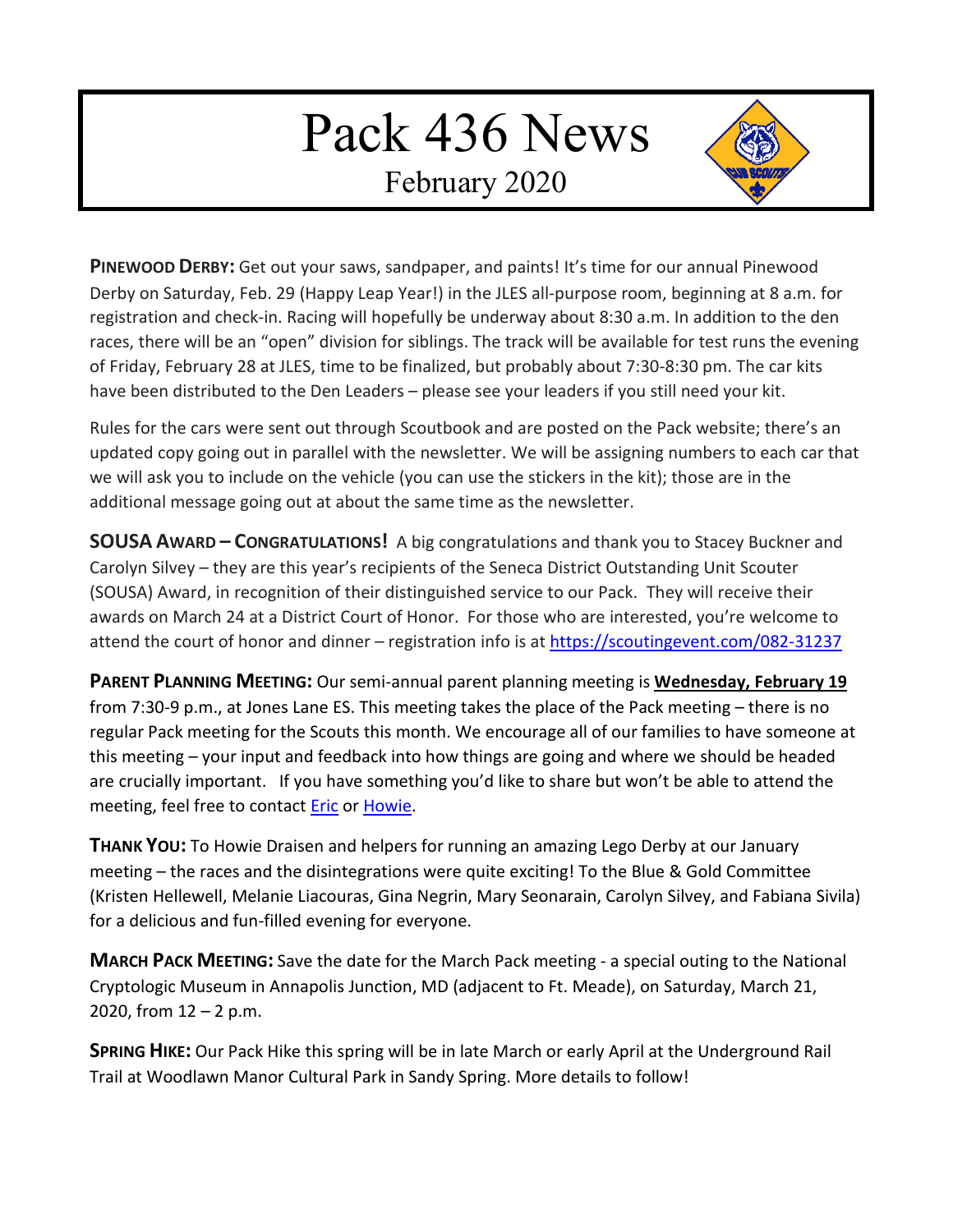**SPRING FAMILY CAMPOUT:** Mark your calendars! Pack 436 will camp at Antietam National Battlefield the weekend of April 24-25. The battleground – located in the Cumberland Valley of western Maryland – has a rich history and is the site of the bloodiest one day battle in American history. Recreational activities include 15 miles of historic hiking trails – including the popular Final Attack Trails – park ranger programs, biking the battlefield tour road, and more. Signup and details will be provided in March.

## **UPCOMING DISTRICT & COUNCIL EVENTS:**

- Lion / Tiger 500: For our Lion and Tiger Scouts, just in case you don't get enough excitement at our Pinewood Derby, you can also attend the District's "Lion / Tiger 500"! The race is Saturday March 7, 9:30-11:30 a.m. at Epworth Methodist Church in Gaithersburg. The cost is \$5 per Scout and you can register at https://scoutingevent.com/082-31236. The Lion & Tiger den leaders also have more info.
- *District Pinewood Derby:* There will be a District Pinewood Derby, for the Scouts who qualify from our Pack (top finisher from each of the Tiger through Webelos 2 den level, plus a competitor in the Best Appearance competition); it will be held on April 18. More registration information to follow after the Pack races.
- *Archery Day:* The Seneca District will be holding an Archery Day on Sunday April 25 (the same day we get back from our Pack campout) from 12:30-4 p.m. at the Izaak Walton League at 7821 Snouffer School Rd, Gaithersburg. The cost is \$5 if paid in advance, or \$7 onsite; registration is at https://scoutingevent.com/082-31238#
- *BALOO training:* The Pack is required to have properly trained adults with us when we go camping; if you'd be willing to take the training, the Pack will reimburse the cost. The next "BALOO" session is the evening of May 6 (7:30-9:30 p.m.), and May 15-16 (5:30 p.m. Fri to 5:30 p.m. Sat). Contact Eric or Howie if you are interested, or you can register at https://scoutingevent.com/082-28590.

## **SUMMER CAMP**:

*Camp Snyder (current Lions, Tigers, & Wolves):* For the younger boys (current Lions, Tigers, and Wolves), Camp Snyder, located near Haymarket, VA, has weekend programs in the summer that are a great introduction to camping for the Scouts. We will register as a Pack and available dates based on leadership availability are July 17-19 or July 30-August 2.

Camp starts 9 a.m. Friday morning and ends 9 a.m. Sunday. They have platform tents for us and we eat in the dining hall. The 2-night trip is designed to introduce Cub Scouts to overnight camps that they will get to experience in Boy Scouts as a longer, week-long event. Activities include swimming, archery, slingshots, BB's, boating, campfire skits, and more. It is for registered Cub Scouts only, no friends or siblings, and a parent or guardian is necessary (only one parent needed for multiple scouts in a family). There's more information at the camp's website:

## [http://www.ncacbsa.org/outdoors/camp-william-b-snyder/summer-programs/](about:blank)

Pricing for the weekend is \$240 for Scouts and \$80 for adults if paid by April 17; prices increase as the dates get closer. Contact Howie Draisen with questions (hdraisen@hotmail.com).